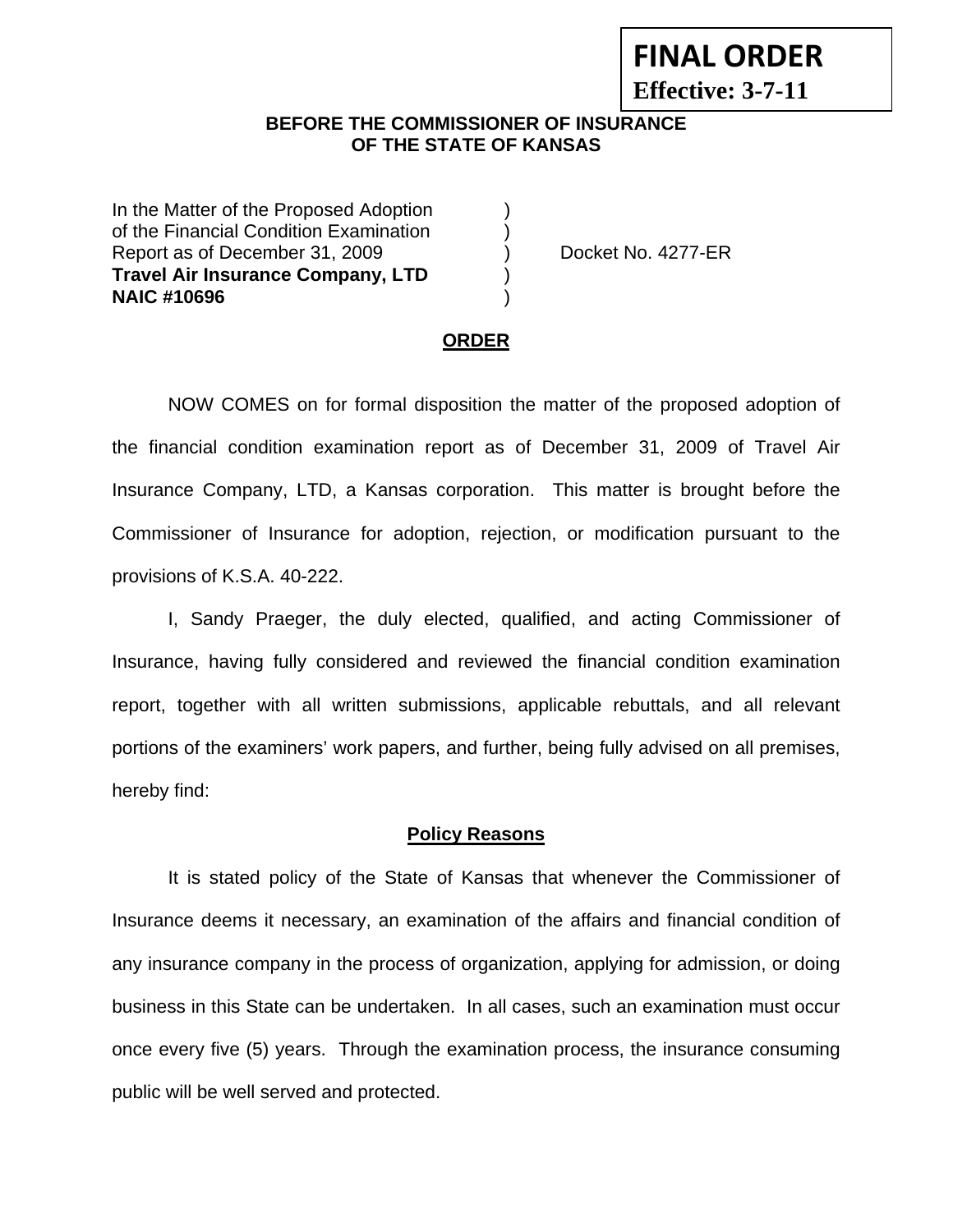#### **Findings of Fact**

 1. The Commissioner of Insurance has jurisdiction over this matter pursuant to K.S.A. 40-222.

 2. An examination of Travel Air Insurance Company, LTD was undertaken by the Kansas Insurance Department and was completed on December 16, 2010.

 3. The examiner-in-charge tendered and filed with the Kansas Insurance Department a verified written report of the examination within thirty (30) days following completion of the examination, to wit; December 16, 2010.

 4. Following receipt of the verified report, the Kansas Insurance Department transmitted the report to Travel Air Insurance Company, LTD on January 14, 2011, with a duly executed notice advising the company of its opportunity to prepare and submit to the Kansas Insurance Department a written submission or rebuttal with respect to any and all matters contained in the report. Travel Air Insurance Company, LTD was further advised that any written submission or rebuttal needed to be filed with the Kansas Insurance Department no later than thirty (30) days after receipt of the verified report.

 5. Travel Air Insurance Company, LTD filed a written acceptance of the verified report on February 3, 2011.

6. Based upon the written submission tendered by Travel Air Insurance Company, LTD, the company took no exceptions to matters contained in the verified report.

 7. Within thirty (30) days of the end of the time period allowed for written submission or rebuttal, the Commissioner of Insurance fully reviewed the report, together with all written submissions and rebuttals provided by Travel Air Insurance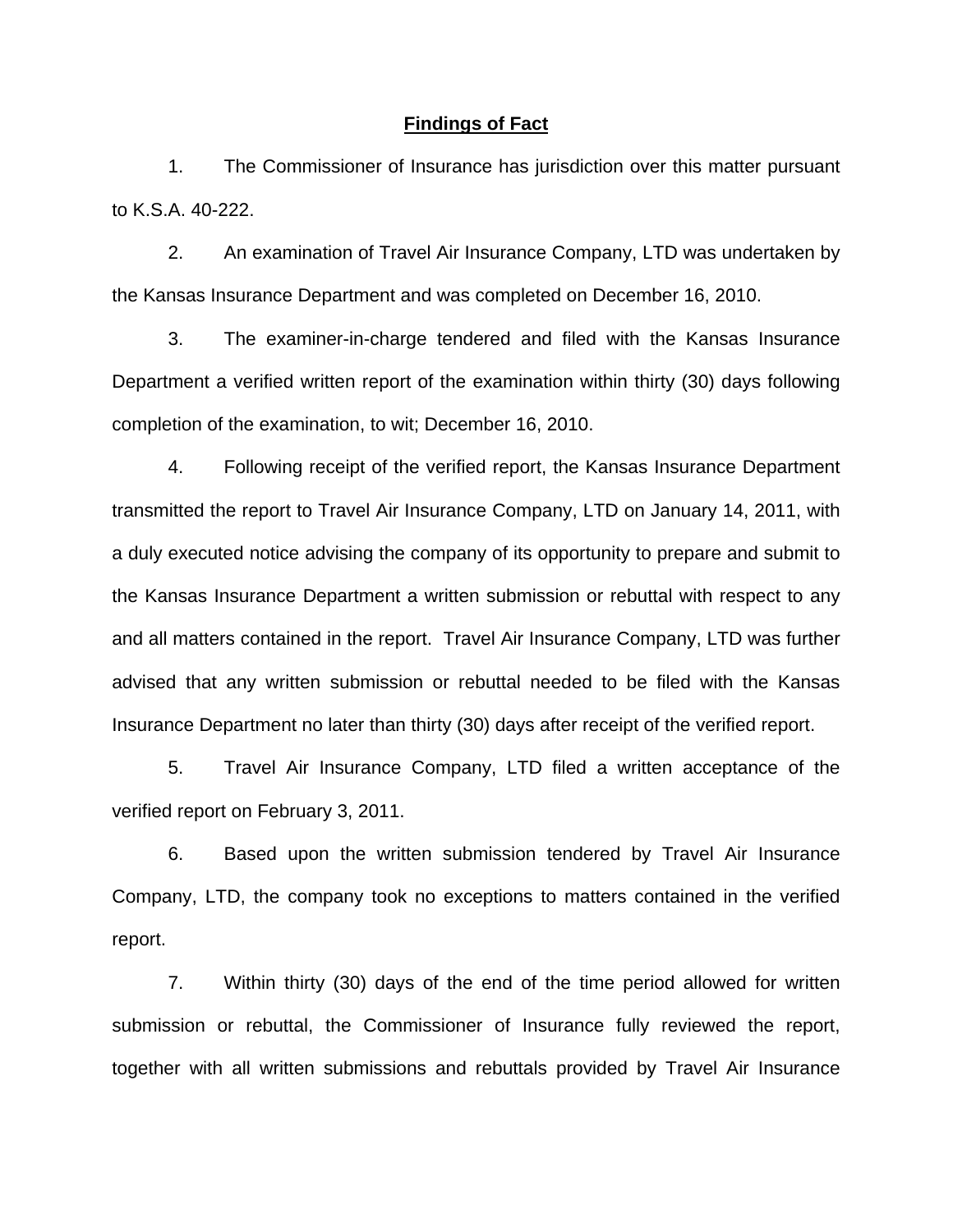Company, LTD. The Commissioner of Insurance further reviewed all relevant workpapers.

 8. No other written submissions or rebuttals were submitted by Travel Air Insurance Company, LTD.

# **Conclusion of Law**

9. K.S.A. 40-222(k)(2) provides:

"Within 30 days of the end of the period allowed for the receipt of written submissions or rebuttals, the commissioner shall fully consider and review the report, together with any written submissions or rebuttals and any relevant portions of the examiners workpapers and enter an order:

- (A) Adopting the examination report as filed or with modification or corrections. If the examination report reveals that the company is operating in violation of any law, regulation or prior order of the commissioner, the commissioner may order the company to take any action the commissioner considers necessary and appropriate to cure such violations; or
- (B) rejecting the examination report with directions to the examiners to reopen the examination for purposes of obtaining additional data, documentation or information, and refiling pursuant to subsection (k); or
- (C) call and conduct a fact-finding hearing in accordance with K.S.A. 40- 281 and amendments thereto for purposes of obtaining additional documentation, data, information and testimony."
- 10. Based upon the Findings of Fact enumerated in paragraphs #1 through #8

above, the financial condition examination report as of December 31, 2009 of Travel Air

Insurance Company, LTD should be adopted.

## **IT IS THEREFORE, BY THE COMMISSIONER OF INSURANCE, ORDERED THAT:**

1. The financial condition examination report as of December 31, 2009 of

Travel Air Insurance Company, LTD, hereby is adopted.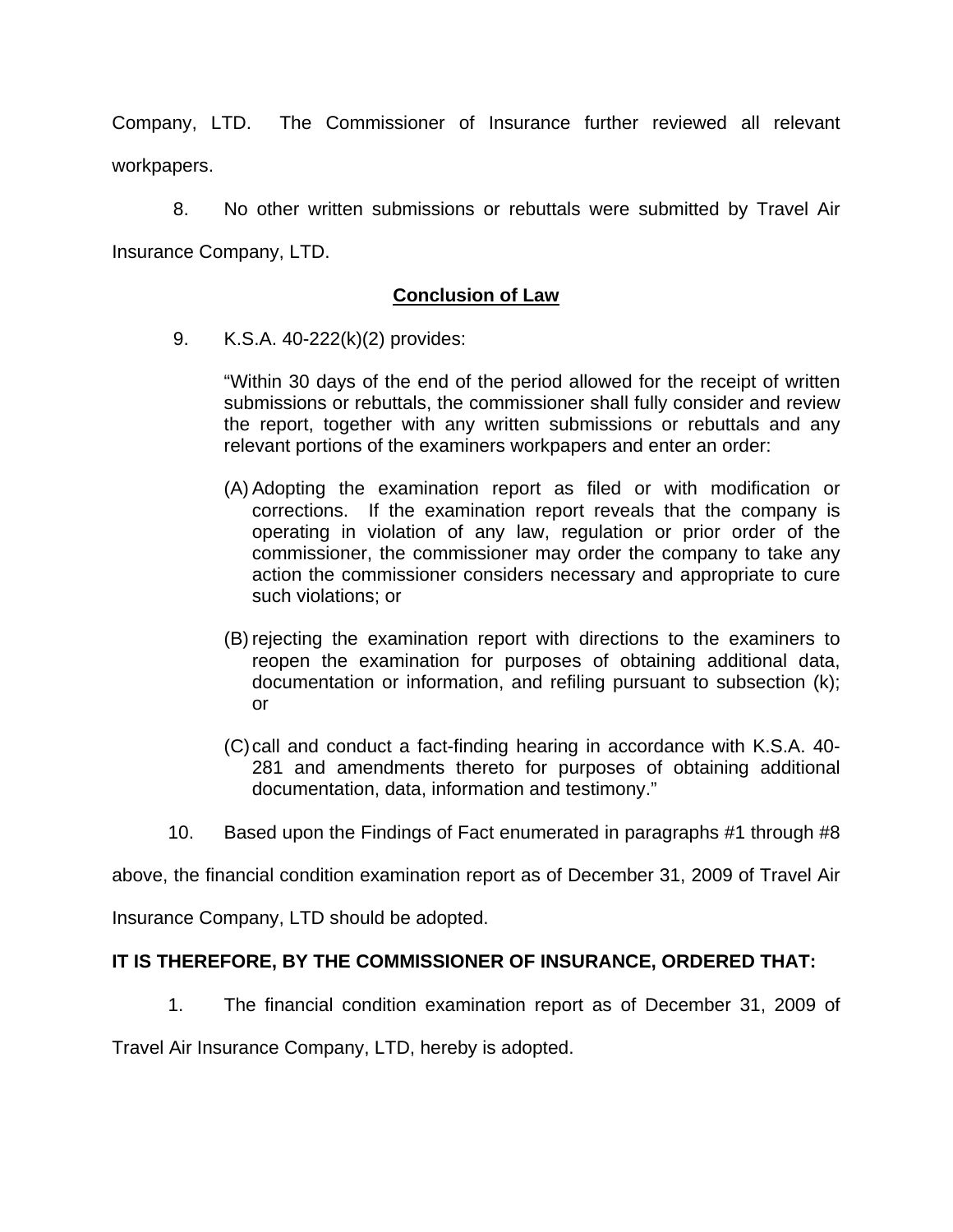2. The Commissioner of Insurance retains jurisdiction over this matter to issue any and all further Orders deemed appropriate or to take such further action necessary to dispose of this matter.

**IT IS SO ORDERED THIS \_15th\_\_ DAY OF FEBRUARY, 2011, IN THE CITY OF TOPEKA, COUNTY OF SHAWNEE, STATE OF KANSAS.** 



\_/s/ Sandy Praeger\_\_\_\_\_\_\_\_\_\_\_\_\_\_\_\_

Commissioner of Insurance

\_/s/ Zachary J.C. Anshutz\_\_\_\_\_\_\_\_\_\_

Zachary J.C. Anshutz

General Counsel

# **NOTICE OF RIGHTS TO HEARING AND REVIEW**

# **Within fifteen (15) days of the date of service of this Order, Respondent**

may submit a written request for a hearing pursuant to K.S.A. 77-537 and K.S.A. 77-

542. Any request for a hearing should be addressed to the following:

 Zachary J.C. Anshutz, General Counsel Kansas Insurance Department 420 S.W. 9<sup>th</sup> Street Topeka, Kansas 66612

If a hearing is requested, the Kansas Insurance Department will serve notice of the time and place of the hearing and information on procedures, right of representation, and other rights of parties relating to the conduct of the hearing.